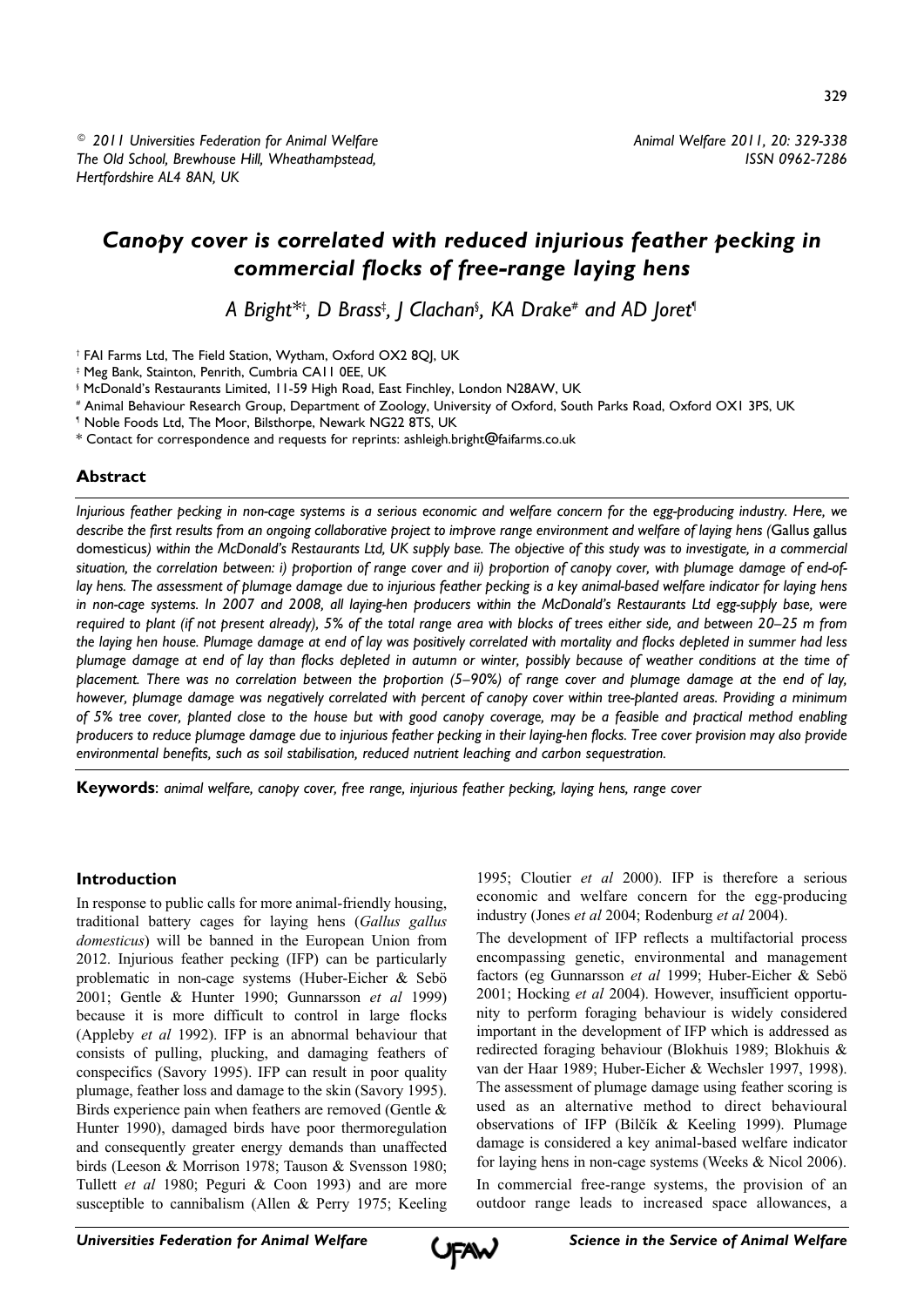**Table 1 Variable information and range of values collected for end of lay flocks. Numbers in brackets are number of flocks for each variable.**

| <b>Variable</b>                                   | Values (n)               |
|---------------------------------------------------|--------------------------|
| Company                                           | Lakes (29)               |
|                                                   | Noble (133)              |
| Farm type                                         | Contracted (155)         |
|                                                   | Not contracted (7)       |
| Hybrid                                            | Dekalb Amberlink (2)     |
|                                                   | Columbian Black Tail (1) |
|                                                   | Bovans Goldline (15)     |
|                                                   | Hyaline Brown (47)       |
|                                                   | ISA Brown (10)           |
|                                                   | Lohmann Brown (64)       |
|                                                   | Oakham Blue (1)          |
|                                                   | Shaver (22)              |
| Season at end of lay                              | Summer (44)              |
|                                                   | Autumn (37)              |
|                                                   | Winter (30)              |
|                                                   | Spring $(51)$            |
| Beak trim                                         | Yes (161)                |
|                                                   | No (I)                   |
| Age at end of lay (weeks)                         | $67 - 79$                |
| Date at end of lay                                | 21/4/2008-30/6/2009      |
| Egg per bird production (averaged to<br>72 weeks) | 197-342                  |
| Percent of range planted                          | $5 - 90$                 |
| Percent canopy cover within planted area 5-100    |                          |
| Percent mortality (as recorded on-farm) 0.22-53.2 |                          |
| Number of birds placed                            | 2,000-24,550             |
| Number of birds to slaughter                      | $1,596 - 22,621$         |

higher number and increased diversity of stimuli, and opportunity to move between environments with different substrate, climatic and light conditions. Free-range systems therefore have the *potential* to improve the welfare of laying hens, in particular, by providing more opportunity for species-specific behaviours, such as foraging (Chow & Hogan 2005). In reality, only a fraction of the hens use the outdoor range in most commercial freerange systems and, those that do, remain close to the house (Elbe *et al* 2005; Fürmetz *et al* 2005; Hegelund *et al* 2006; Reiter *et al* 2006); the potential welfare benefits of the range are therefore unlikely to be realised.

Domestic chickens are descended from the red junglefowl of south-east Asia and are found in areas where there is plenty of undergrowth, and overhead cover, which provides shade,

shelter and protection from aerial predators (Johnson 1963; Johnsgard 1986). Horton (2006) found that with tree cover present, a higher proportion of hens in commercial freerange flocks ranged, and ranged further, compared to hens without range tree cover; in ranges with tree cover, the maximum numbers of hens outside were 50 m from the house compared with 10 m in ranges without cover. Hegelund *et al* (2005) and Zeltner and Hirt (2008) demonstrated that artificial and tree/bush cover on the range can attract more hens away from the area immediately outside the house compared to ranges without cover, and that the variety and quality of cover was more important than the absolute amount of cover. Furthermore, there is a well-established link between range use and IFP in commercial layinghen flocks; the higher the percentage of flocks using the outdoor range, the lower the prevalence of feather pecking (Green *et al* 2000; Bestman & Wagenaar 2003; Nicol *et al* 2003; Lambton *et al* 2010). In an experimental study by Mahboub *et al* (2004), a negative correlation was found between percent of time spent outside and plumage damage.

If providing cover on the range improves the number and distribution of hens using the range, and range use is negatively correlated with IFP, it might also be expected that range cover will be correlated with IFP. To our knowledge, however, the relationship between proportion of range cover or canopy cover and IFP has yet to be examined. Here, we describe the first results from an ongoing collaborative project between a major UK high street restaurant chain and two UK egg-producing companies, McDonald's Restaurants Ltd, UK (McDonald's), The Lakes Free Range Egg Co Ltd (Lakes) and Noble Foods Ltd (Noble). The aim of the project is to implement animal welfare research on a commercial scale and improve the welfare of laying hens within the McDonald's supply chain. During 2007 and early 2008, all 286 laying hen producers (approximately onethird are Lakes and two-thirds are Noble), were required by McDonald's to plant, if not present already, 5% of the total range area in trees (decided upon after consultation of existing farm assurance free-range standards, cost and practical considerations). There was a large variation in tree cover because of the proportion of the range on which producers decided to plant trees, the timing of planting prior to flock placements and the presence of existing tree stands. The objective of this study was to investigate, in a commercial situation, the correlation between: i) proportion of range cover and ii) proportion of canopy cover, with plumage damage of end-of-lay hens.

## **Materials and methods**

Beginning April 2008, all 286 McDonald's egg producers were asked to: i) record the percentage of range actually planted in trees; ii) record the average percent of canopy cover within the planted area; and iii) assign an average plumage damage score for each flock at the end of lay. Flock information, productivity and mortality data were collected from farm records (Table 1).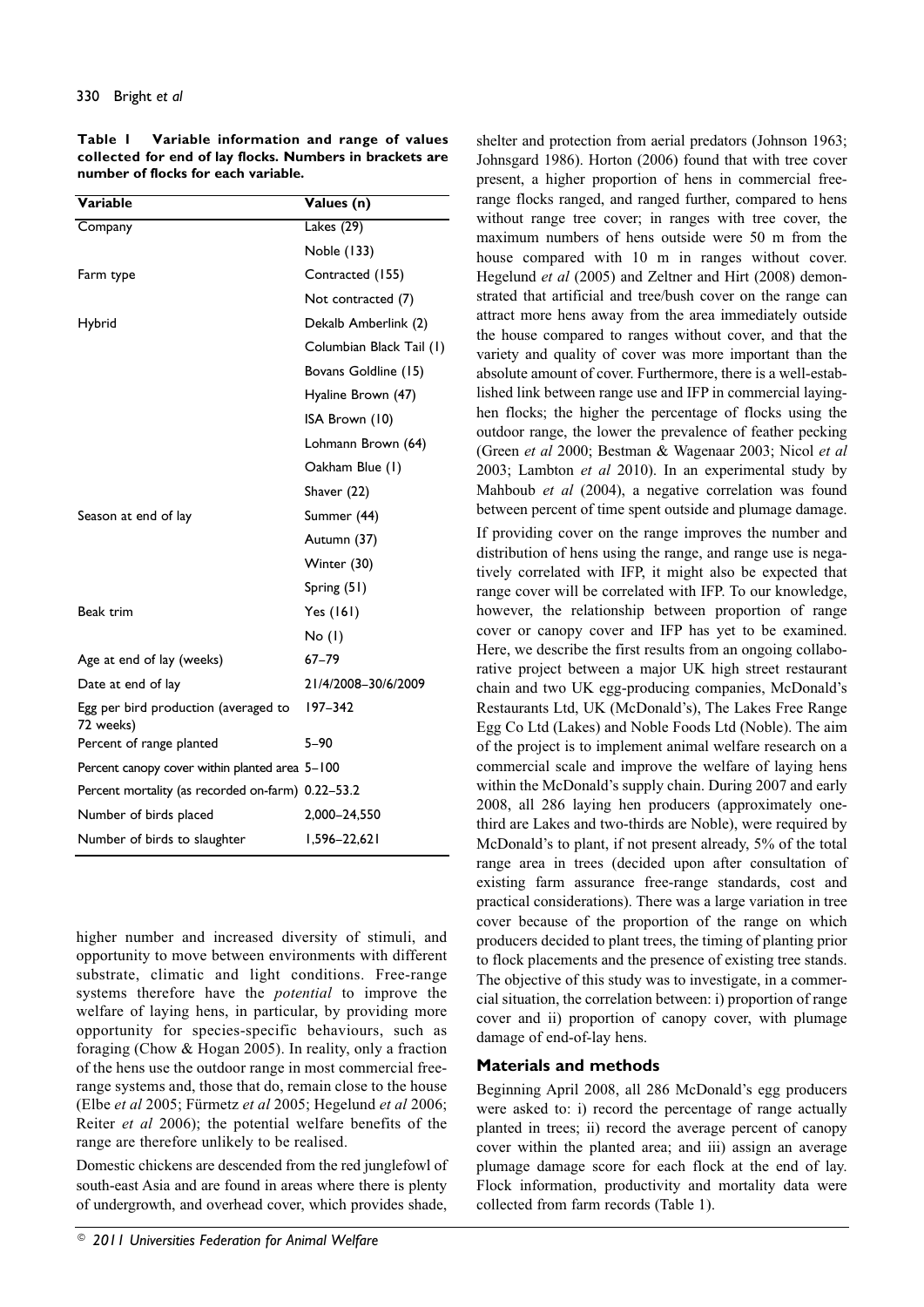| <b>Percent</b>  | <b>Canopy cover description</b>                                                                                                                  |
|-----------------|--------------------------------------------------------------------------------------------------------------------------------------------------|
| $\overline{0}$  | No trees or newly planted trees                                                                                                                  |
| $\overline{10}$ | Trees up to 2 m in height with spacing of no more than 5 m. Branches must cover more than 0.5 m <sup>2</sup> around the base of<br>the tree      |
| 25              | Trees are between 2 and 3 m in height with spacing of no more than 5 m. Branches must cover more than $\ln n^2$ around<br>the base of the tree   |
| 50              | Trees are at least 3 m in height with spacing of no more than 5 m. Branches must cover more than 2 m <sup>2</sup> around the base<br>of the tree |
| 75              | Trees are at least 4 m in height with spacing of no more than 5 m. Branches must cover more than 3 m <sup>2</sup> around the base<br>of the tree |
| 100             | Mature trees which have overlapping branches                                                                                                     |

**Table 2 Description of scoring system used to evaluate canopy cover within tree-planted areas.**

**Table 3 Description of scoring system used to evaluate plumage damage of end-of-lay flocks (adapted from Bright** *et al* **2006).**

| <b>Score</b>   | Description of plumage damage                                                                                                                                                                       |
|----------------|-----------------------------------------------------------------------------------------------------------------------------------------------------------------------------------------------------|
|                | Well feathered body parts with no/very little damage                                                                                                                                                |
| $\overline{2}$ | Slight damage to any area of the body with feathers ruffled, body completely/almost completely covered                                                                                              |
| 3              | Severe damage to feathers, localised naked area $($ > 5 cm <sup>2</sup> $)$                                                                                                                         |
| 4              | Severe damage to feathers with more than two naked areas > 5 cm <sup>2</sup> and/or broken/separated flight feathers; or naked<br>area $\leq$ 5 cm <sup>2</sup> and any damage to three other areas |
| 5              | Severe damage to feathers with broken/damaged skin anywhere; or any three naked areas > 5cm <sup>2</sup> ; or flight feathers<br>completely removed                                                 |

#### Tree-planting requirements

A method for assessing canopy cover (Table 2) was developed in conjunction with the account managers for McDonald's from the egg-producing companies and sent to all producers (with accompanying photographic examples) prior to data collection.

Trees were to provide a minimum of 500 m<sup>2</sup> cover per 1,000 hens when fully grown, corresponding to 5% of the total range area (stocking density: 1,000 hens per ha according to Freedom Food© 2008 laying hen standards). The species of tree was not specified, however, no more than 50% of the trees were to be of *Pinus* genus, (ie fast growing but providing little canopy cover). Producers were instructed to plant the trees in a belt surrounding the house, with the outer branches being 20 to 25 m from the house (Bestman *et al* 2002). This was done to be close enough to encourage birds away from the house, but not so close as to impede machinery movement or problems due to tree root growth.

#### Plumage damage score

The plumage damage scoring system (Table 3) was adapted for commercial use from Bright *et al* ( 2006) in conjunction with the account managers for McDonald's from the eggproducing companies and sent to all producers (with accompanying photographic examples) prior to data collection. The majority of plumage-scoring systems are used in research situations (on experimental or commercial flocks) and require sampling of individual birds by research

scientists (eg Bilčík & Keeling 1999). In a commercial situation, it is not practical for producers to randomly sample individual birds to determine plumage damage scores (D Brass and A Joret, personal observation 2008). Therefore, in this study, a single, average plumage damage score was given by the producer for the entire flock.

The McDonald's account managers and technical managers from the two egg-producing companies were responsible for explaining to participating egg producers the canopy cover and plumage damage assessment. McDonald's were also provided with a *complete* list of egg-producer suppliers by Lakes and Noble. As part of McDonald's quality assurance programme,  $\sim 10$  flocks from the The Lakes supply and  $\sim$ 30 flocks from the Noble supply are selected for a visit by the McDonald's technical team each year. During these visits, the technical team ensured that tree planting was in line with requirements and that producers understood the canopy cover and plumage damage assessment. McDonald's were provided with producer code, name and location only, so it was not possible for them to select producers based on hybrid or production data.

### Plumage damage score comparison

To examine whether producer plumage damage scores were in line with plumage damage scores determined from random individual sampling, we carried out a comparison of producer plumage damage scores with those from a random sample of birds of the same flock. Lakes and Noble sent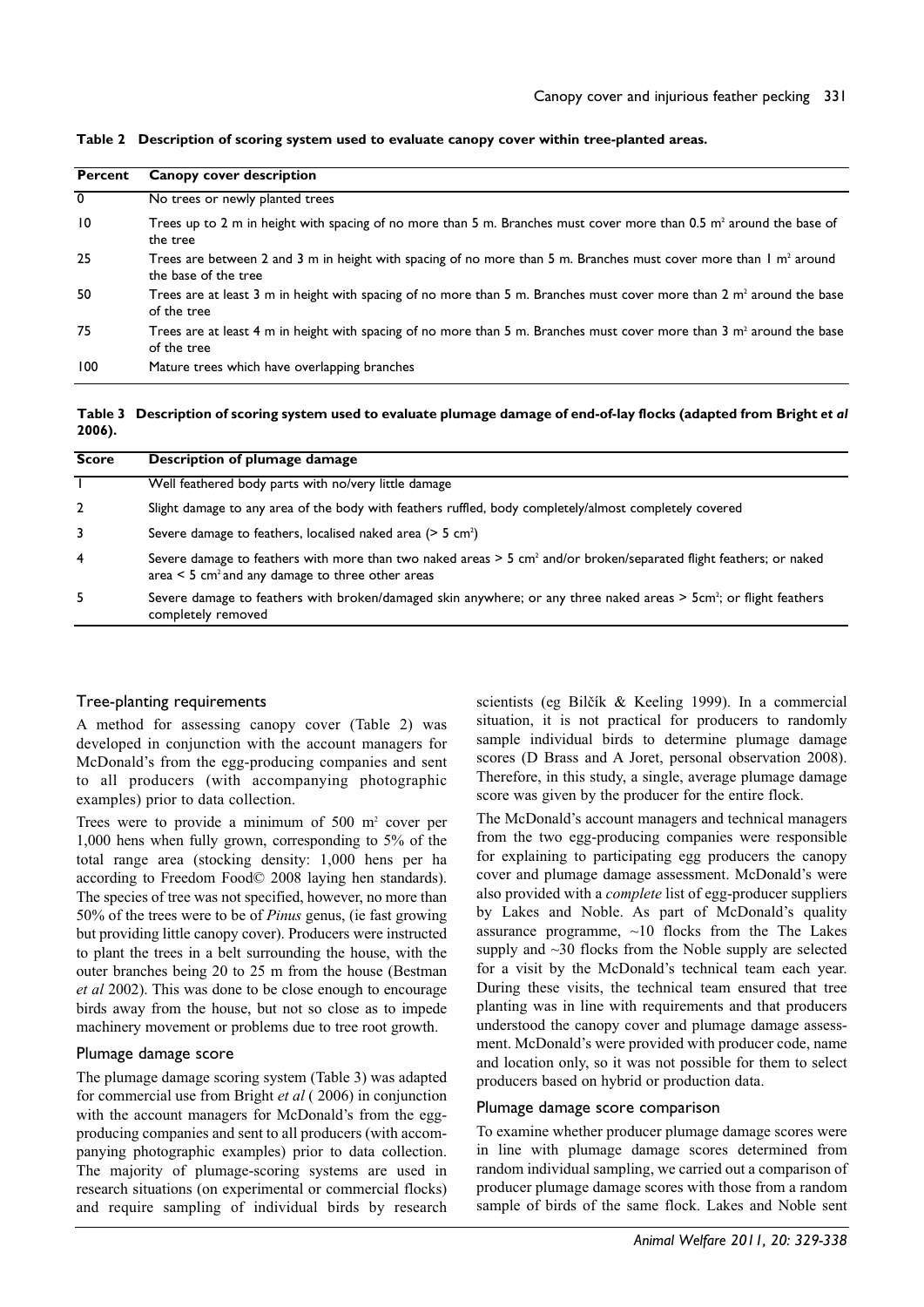**Table 4** *F***-test ratios and associated** *P***-value for GLM on the effects of amount of range cover and amount of canopy cover on plumage condition at the end of lay.**

| <b>Effect</b>                                               | <b>F-test ratios P-value</b> |        |
|-------------------------------------------------------------|------------------------------|--------|
|                                                             |                              |        |
| Percent mortality                                           | $F_{1,105} = 41.76$          | < 0.01 |
| Percent canopy cover within planted area $F_{1,105} = 5.74$ |                              | 0.02   |
| Season at end of lay                                        | $F_{3.105}$ = 5.71           | < 0.01 |
| Hybrid                                                      | $F_{7.105}$ = 5.64           | < 0.01 |
| Flock size                                                  | $F_{1.105}$ = 2.33           | 0.18   |
| Company                                                     | $F_{1.105} = 0.56$           | 0.47   |
| Farm type                                                   | $F_{1.105} = 0.41$           | 0.73   |
| Percent of range planted                                    | $F_{1,105} = 0.38$           | 0.75   |
| Production                                                  | $F_{1,105} = 0.26$           | 0.10   |
| Season $\times$ percent canopy cover within<br>planted area | $F_{3.105} = 0.03$           | 0.97   |

McDonald's a total list of flocks which were to be depleted and processed through the Gainsborough gas stunning abattoir (Lincolnshire, UK) between March and December 2009. McDonald's selected 41 flocks (using producer code and depletion date only) for plumage damage score comparison. A video camera was set up at the Gainsborough abattoir to record sample flocks, post- stun and shackling and pre-throat cut. From each flock video, ten 20 s timeframes were randomly selected (using a random number generator) and all individual birds within the 20 s timeframe were scored for plumage damage (Table 3). The processing line at Gainsborough normally runs at 2.5 birds  $s^{-1}$ , thus, in a 20 s timeframe, approximately 50 birds were scored and a total of approximately 500 birds from each flock (see Bright *et al* [2006] for sample size justification).

## Statistical analysis

## *Range cover and plumage damage score*

Between April 2008 and the end of July 2009, production data, range cover, canopy cover and plumage damage scores were collected from a total of 224 flocks, for producers where more than one flock was placed in the first year of data collection, a single flock was randomly selected (the majority of producers placed only one flock; thus, selecting a single flock avoided confounding producer and flock effects [Grafen & Hails 2002]). Flocks without accurate production records were also excluded, leaving a complete set of information (Table 1) for 126 flocks.

The statistical software used was Minitab for Windows, Release 15 (MINITAB® Inc). General Linear Model (GLM) procedures were used to test the relationship between: i) the proportion of range cover and ii) the proportion of canopy cover, and plumage damage of laying hens at

the end of lay. Normality and homogeneity of variance were checked by visual examination of residual plots from fitted models. *F*-ratios and associated *P*-values were calculated using sequential sums of squares because the model was not orthogonal (Grafen & Hails 2002) and the sequence of variables in the model was rearranged to test the robustness of results. Tukey-Kramer pair-wise comparisons were performed to elucidate statistically significant  $(P < 0.05)$ GLM results. Pair-wise comparisons were considered significantly different at *P* < 0.01.

## The final GLM was fit:

• Plumage damage score = Percent range planted + Percent canopy cover within planted area + Company + Farm type + Hybrid + Season at end of lay + Flock size + Percent mortality + Production + Season at end of lay  $\times$  Percent canopy cover within planted area;

• Categorical variables: Company + Farm type + Hybrid + Season at end of lay + Season at end of lay  $\times$  Percent canopy cover within planted area;

• Continuous variables: Percent range planted + Percent canopy cover within planted area  $+$  Flock size  $+$  Percent mortality + Production;

## •  $R^2 = 51\%$ .

### *Plumage damage score comparison*

In Minitab for Windows, Release 15 (MINITAB® Inc), a Pearson's correlation was used to compare the average plumage damage score for a flock ( $n = 41$ ), as given by the producer at the end of lay and as determined from a random sample of birds from video footage collected at Gainsborough abattoir. Confidence intervals were calculated using the formulae for 'Pearson's correlation confidence intervals' in Sokal and Rohlf (1995).

## **Results**

There were significant  $(P \leq 0.05)$  correlations between plumage damage score, mortality and canopy cover within planted areas (Table 4), and effects of hybrid and season at end of lay on plumage damage score (Table 4). There were no significant effects of flock size, company, farm type, percent of range planted or production, on plumage damage score (Table 4). There was no significant interaction between season and total range cover.

Plumage damage score was positively correlated with mortality (Figure 1); flocks with higher mortality were more likely to have worse plumage damage at the end of lay. Dekalb Amberlink flocks had less plumage damage at the end of lay than Bovans Goldline or Lohmann Brown flocks, although only two Dekalb Amberlink flocks were included (Figure 2). Flocks which were depleted in summer had less plumage damage than flocks depleted in autumn or winter (Figure 3). Plumage damage score was negatively correlated with canopy cover within planted area (Figure 4); flocks with less canopy cover within planted areas were more likely to have worse plumage damage at the end of lay.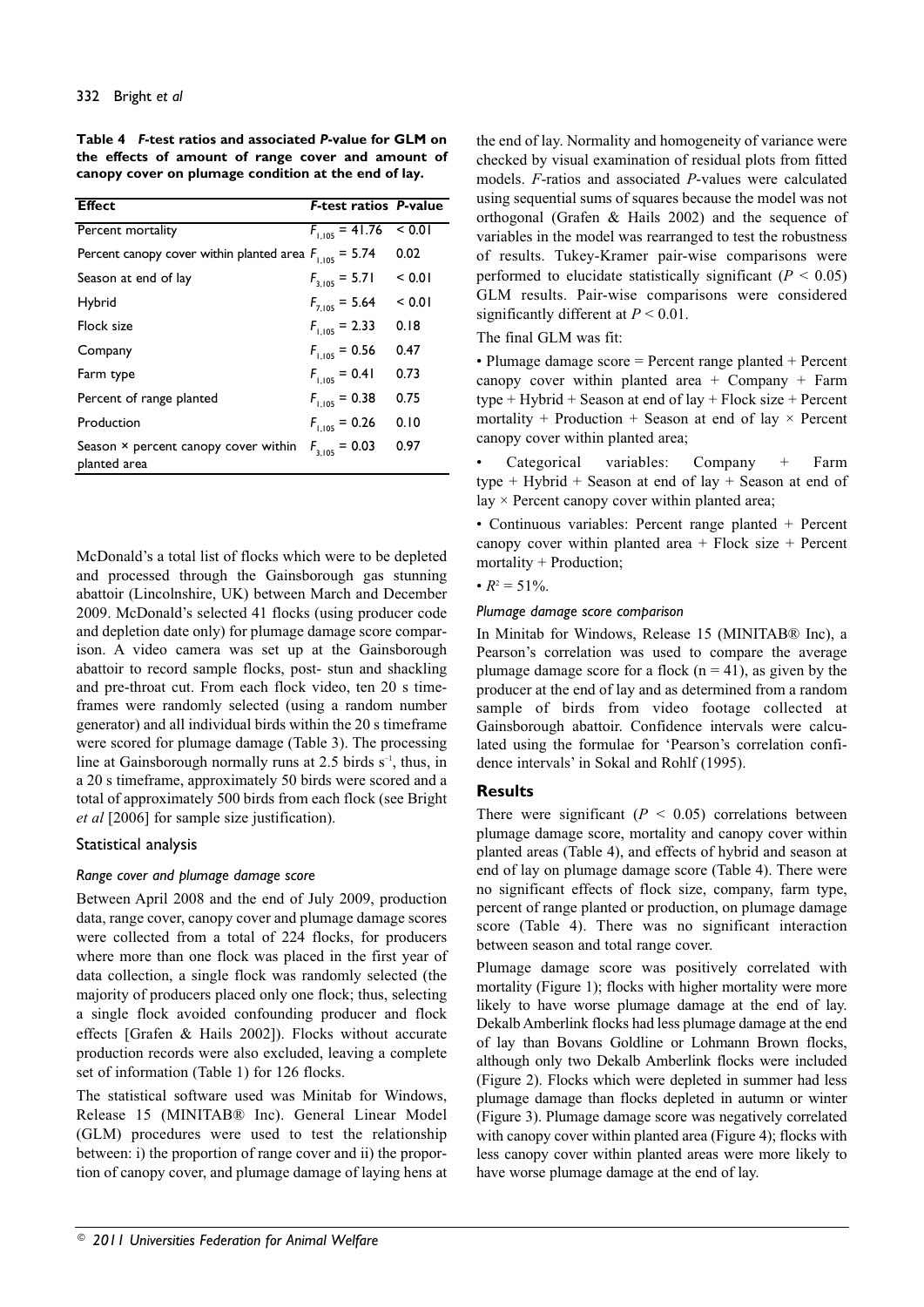

**Percent mortality** 

The relationship between plumage damage score at end of lay and percent mortality. Numbers in brackets are 95% CI for regression equation.





Mean (± SEM) plumage damage score by hybrid. \*\* *P* < 0.01 difference between hybrids after Tukey-Kramer pair-wise comparisons. Numbers in brackets are 95% CI for comparisons.

## Plumage damage score comparison

The plumage damage scores given by the producer at the end of lay and the average plumage damage score as determined from the Gainsborough abattoir videos of the same flock were moderately/strongly positively correlated (*<sup>r</sup>* = 0.69; 95% CI = 0.50, 0.82; Figure 5, Table 5).

### **Discussion**

Existing UK Farm Assurance schemes recognise the need to make proper provision for animal welfare. However, most farm assurance protocols are based almost entirely on audit of the provision of resources to the animals and records of management procedures. What they have

**Figure 2**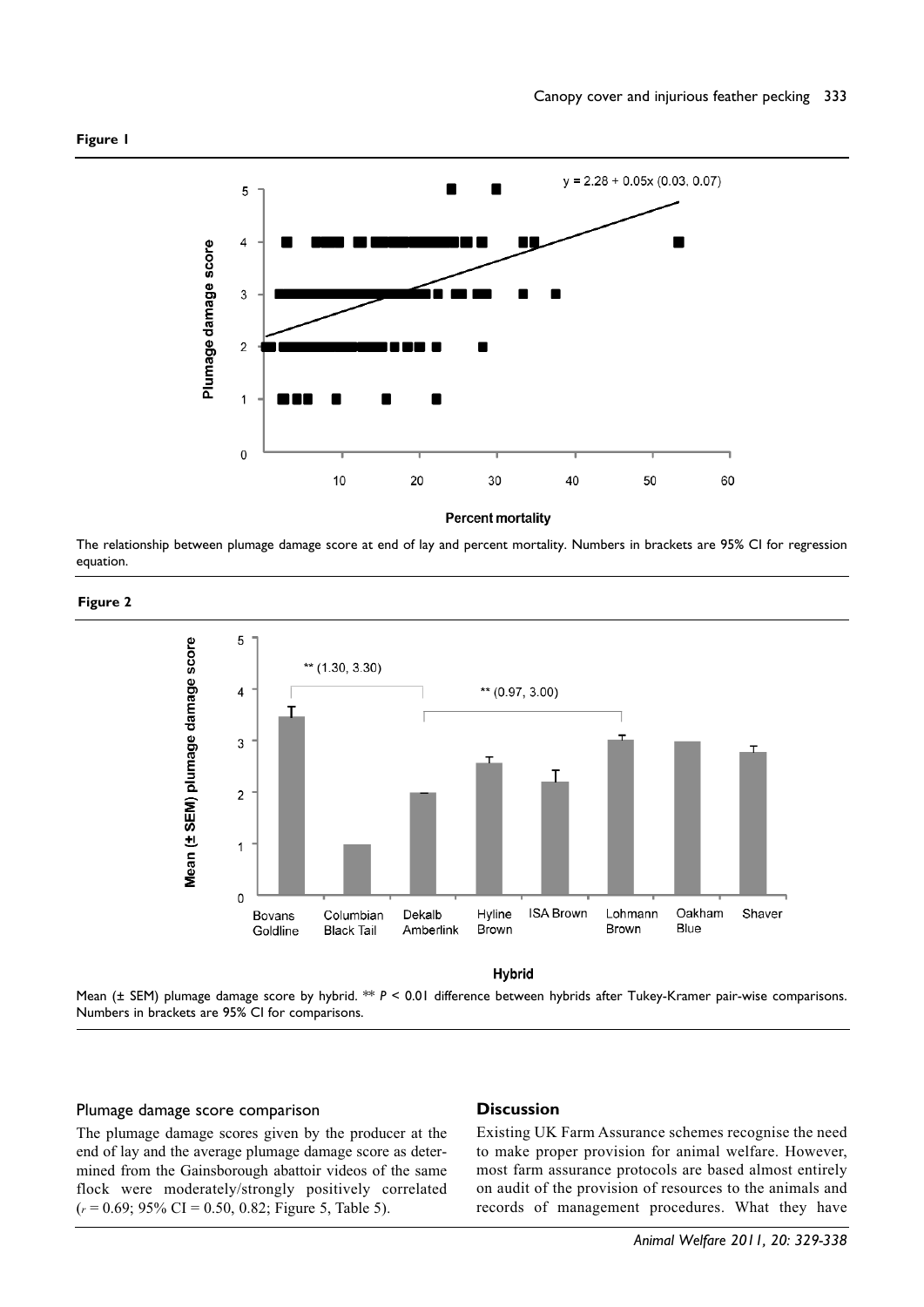## 334 Bright *et al*





End-of-lay season

Mean (± SEM) plumage damage score by end-of-lay season. \*\* *P* < 0.01 difference between seasons after Tukey-Kramer pair-wise comparisons. Numbers in brackets are 95% CI for comparisons.







Relationship between plumage damage score at end of lay and percent of canopy cover within planted areas. Numbers in brackets are 95% CI for regression equation.

lacked is a significant element of animal-based welfare assessment (behavioural or clinical observations that are taken directly from the animal), which provide a more direct assessment of animal welfare (Whay *et al* 2003; Webster 2009). Plumage condition is considered a key animal-based welfare indicator for laying hens in noncage systems (Weeks & Nicol 2006). In this study, we

examined the relationship between proportion and quality of range cover for commercial free-range laying hens and plumage condition at the end of lay. The study itself was part of a larger collaborative project aimed at implementing animal welfare research on a commercial scale and improving the welfare of laying hens within the McDonald's supply chain.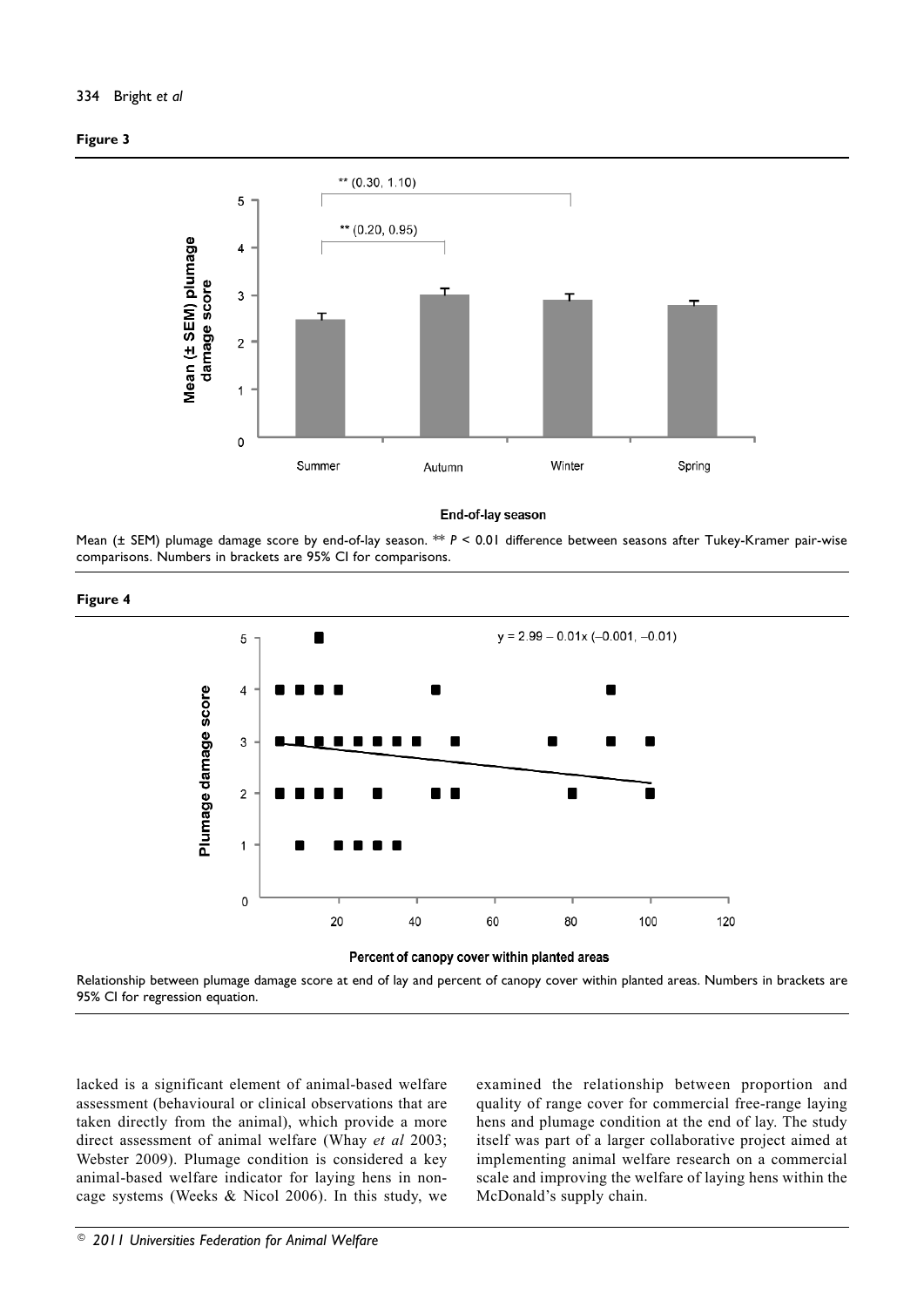

Relationship between plumage damage scores at the end of lay as given by producers, and average plumage damage scores as determined from Gainsborough abattoir videos.

## **Mortality**

That mortality was correlated with plumage damage (Table 4, Figure 1) is a similar finding to other commercial studies on the welfare of laying hens. Nicol and Sherwin (2009) surveyed producers from a variety of laying-hen production systems; the second highest reason given for mortality (after disease) was injurious pecking (including aggressive pecking, cannibalism and feather pecking). Injurious feather pecking (IFP) develops into vent pecking (Pötzsch *et al* 2001) and raises the risk of cannibalism (Keeling 1995; Cloutier *et al* 2000). Vent pecking and cannibalism are both correlated with mortality (Hughes & Duncan 1972; Pötzsch *et al* 2001). Furthermore, IFP is associated with disease (Green *et al* 2000; Pötzsch *et al* 2001; Nicol *et al* 2003).

## Hybrid

Laying-hen hybrids differ in their behavioural, physiological and neurobiological characteristics (Rauw *et al* 1998) and it is highly likely that they will also differ in their propensity to feather peck. Both experimental and commercial studies have found variation between layinghen hybrids and IFP (eg Savory & Mann 1997; Hocking *et al* 2004). In this data set, there was large variation in the hybrid group sizes (Table 1), which is reflected in the large confidence intervals for Tukey Kramer pair-wise comparisons (Figure 2); further research would be needed to confirm whether there is any difference in plumage damage between Dekalb Amberlink and other commercial laying hen hybrids.

**Table 5 Producer plumage damage score and difference from mean (± SEM) abattoir plumage damage score.**

|       | <b>Producer plumage Difference from average abattoir</b><br>damage score $(n)$ plumage damage score $(\pm$ SEM) |
|-------|-----------------------------------------------------------------------------------------------------------------|
| 1(2)  | $-0.93$ ( $\pm$ 0.47)                                                                                           |
| 2(19) | $-0.51$ ( $\pm$ 0.10)                                                                                           |
| 3(12) | $0.13 (\pm 0.12)$                                                                                               |
| 4 (8) | $0.49$ ( $\pm$ 0.13)                                                                                            |

## Season

A higher percentage of laying-hen flocks range in autumn than in other months (Nicol *et al* 2003) and on days without precipitation and strong wind (Hegelund *et al* 2005). Similarly, in commercial broilers, birds range more in summer and autumn than winter or spring (Dawkins *et al* 2003). We found a significant  $(P < 0.001)$  association between season and plumage condition at the end of lay; flocks depleted in summer had less plumage damage than flocks depleted in autumn or winter (Table 4, Figure 3). Commercial free-range laying hens spend ~52 weeks on a laying farm with access to the outdoor range (A Joret, personal observation 2008), therefore, the season of placement is equivalent to the season of depletion. We may have found an effect of season on plumage condition at the end of lay because birds first have access to the outdoor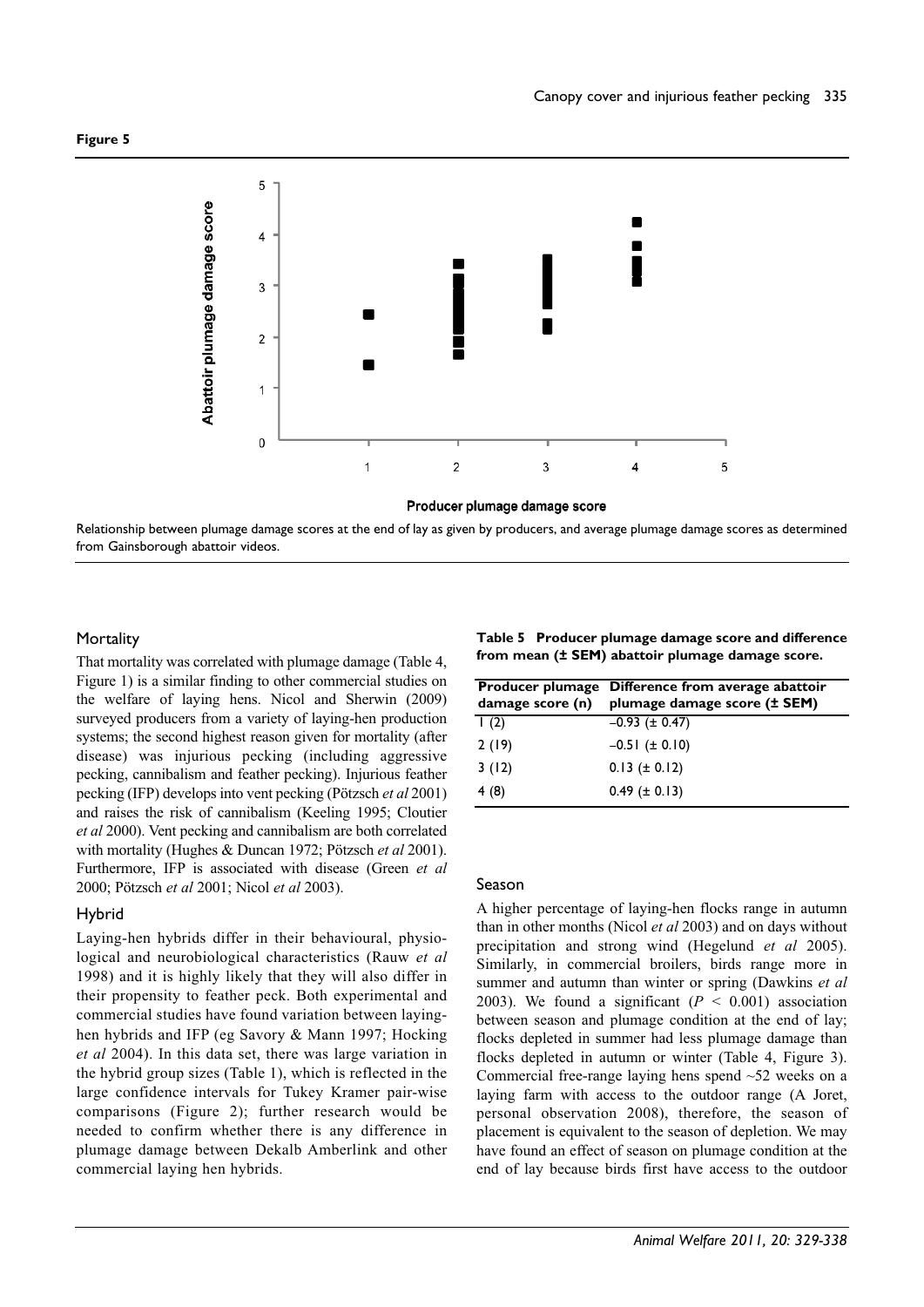# 336 Bright *et al*

range when the weather is clement and are more inclined to leave the house; ranging behaviour being the most important factor influencing the development of IFP in commercial non-cage flocks (Green *et al* 2000; Bestman & Wagenaar 2003; Nicol *et al* 2003; Lambton *et al* 2010). Other factors related to season and age of the birds on placement, such as day length (Kjaer 2000), temperature (Nicol & Sherwin 2009; Lambton *et al* 2010), disease/parasite lifecycles (Nicol & Sherwin 2009) and litter quality (A Joret, personal observation 2008) may also have contributed to a reduction in IFP in this study.

## Range cover

Recent commercial studies have identified ranging behaviour as a key factor in the development of IFP within laying-hen flocks; a higher proportion of the flock ranging reduces the risks of IFP (Green *et al* 2000; Bestman & Wagenaar 2003; Nicol *et al* 2003; Mahboub *et al* 2004; Lambton *et al* 2010). On laying-hen ranges with tree cover (minimum 20% cover), a higher proportion of the flock were observed ranging, and ranging further than on ranges without trees (Horton 2006). Bestman *et al* (2002) found a direct correlation between percent of the range covered in trees and number of hens ranging, however Zeltner and Hirt (2008) did not find any correlation between area of range covered with structures (artificial and natural) and use of the hen run but did find a preference for ranges with a greater variety of structures and for those that provided shelter and shade (Zeltner & Hirt 2008).

In this study, flocks which had less canopy cover within planted areas had significantly  $(P < 0.05)$  worse plumage damage at the end of lay than flocks which had more canopy cover within planted areas (Table 4, Figure 4). There was no correlation between the amount of range planted and plumage damage at the end of lay (Table 4). These results support the findings from Zeltner and Hirt (2008) and suggest that it is the degree of shade and shelter which is important to the hens rather than the absolute area, provided the distance between the house and the nearest cover is relatively close (Bestman *et al* 2002). It is well established that laying hens perform different behaviours in different locations (Vestergaard 1982; Appleby *et al* 1992; Newberry & Shackleton 1997; Carmichael *et al* 1999; Channing *et al* 2001) and light environments (Boshouwers & Nicaise 1993; Praytino *et al* 1997; Davis *et al* 1999; Prescott & Wathes 2002). Canopy cover on the range enables birds to rest/preen in shaded and sheltered areas, while still allowing for foraging and dust bathing behaviours in the open under higher illumination (Bright 2007).

# Environment

In most commercial, free-range flocks, only a small proportion of hens use the range and, those that do, tend to stay close to the house (eg Fürmetz *et al* 2005; Hegelund *et al* 2006; Reiter *et al* 2006). A high density of hens in the range area close to the house may have adverse impacts on the range environment. In a study of organic egg production in Denmark, Elbe *et al* (2005) found that only 9.8% of hens

used the range, 69% of the ranging birds staying within 0–17 m of the house. The excretion rates per hen amounted to 12.4 g  $h^{-1}$ , accounting for a 5% share of the total excrement of the flock: the nitrogen in the soil reached a very high level in the area close to the house. While not specifically tested in this study, providing tree cover and encouraging hens to range away from the houses, may spread nutrient load and parasitic contamination in a larger area around the range and provide a degree of soil carbon sequestration.

## Plumage damage score comparison

Producers were able to accurately assess flock plumage damage at the end of lay (Figure 5, Table 5). Producers tended to score flocks as having less plumage damage than the corresponding video sample when plumage damage was slight (ie score 1 or 2; Table 5) and over-estimate plumage damage when it was more severe (score 4; Table 5), although the differences between producer and random sample scores of the same flock were small (Table 5). In the UK, layinghen producers are asked to provide an end-of-lay plumage condition score for every flock, which is used to determine stocking density for thermal comfort during transport to the abattoir. Plumage scoring systems are commonly used in research situations (eg Bilčík & Keeling 1999), however, they are difficult to implement in a commercial situation because they require measurements from individual and randomly selected birds. Provided they are checked for consistency, plumage damage scores from producers, may be useful indicators of flock plumage damage and therefore as an *on-farm*, animal-based welfare measure.

Furthermore, the method developed in this study of plumage damage scoring large numbers of hens by video recording while shackled during processing, demonstrated the potential for automated recording/imaging system of plumage damage scoring at the abattoir. Automated plumage damage scoring at the *abattoir* may also be used as an animal-based welfare measure against which to audit retail supply chains and Farm Assurance schemes. The sector of the supply chain concerned (eg producer, processor, retailer, consumer) and stage of the animal's life (eg chick, pullet, layer) may determine whether the animalbased welfare measure is collected on-farm or at the abattoir, however, both are crucial for the appropriate assessment of welfare (Welfare Quality® 2009).

# Animal welfare implications

A relatively small area of trees, planted close to the house but with good canopy coverage may be able to reduce plumage damage due to IFP in commercial laying hens, a major welfare problem for the egg-producing industry. Treating animals well is part of farmers' professional ethic and pride (Bock 2009) and many farmers report feeling distressed or guilty when their hens have poor feather cover (KA Drake, personal observation 2009). Tree cover provision on laying-hen ranges is a feasible and *practical* method on a commercial scale to encourage hens outdoors to utilise the range area as well as providing environmental benefits (eg soil stabilisation, reduce nutrient leaching, carbon sequestration).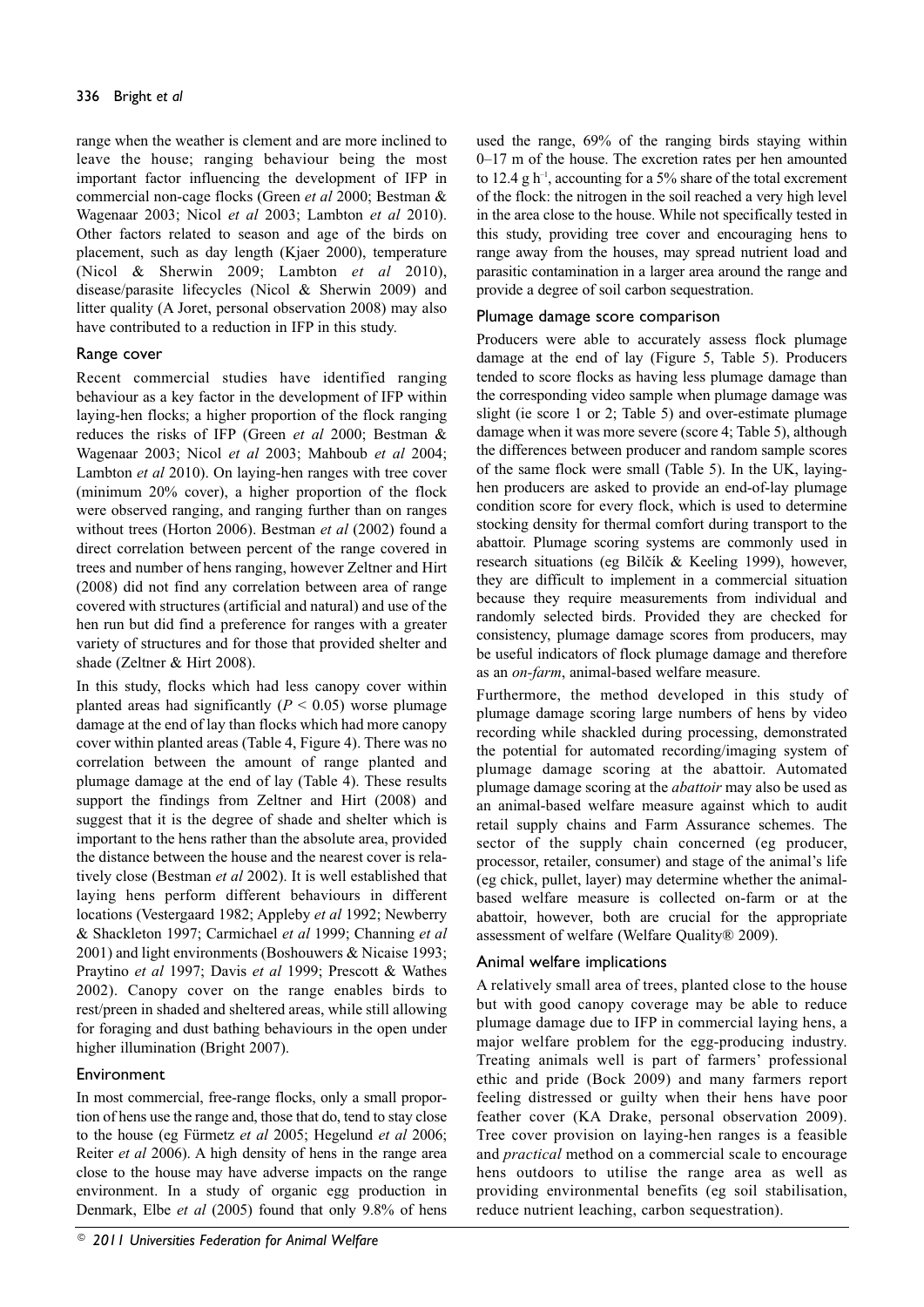Future studies from this ongoing collaborative project will investigate whether: i) the relationship between proportion and quality of range cover and flock plumage condition changes as tree stands mature and ii) tree planting improves plumage condition of flocks on the *same* farm over time. Finally, the relationship between season and plumage condition is, to our knowledge, a new finding and merits further investigation, as seasonality may have practical implications for timing of laying-flock placements.

## **Acknowledgements**

Thanks to R Brockett, S Crabtree, D Camp and G Scott for assistance with data collection and to T Hart for statistical advice. R Layton commented on earlier drafts of this manuscript.

#### **References**

**Allen J and Perry G** 1975 Feather pecking and cannibalism in a caged layer flock. *British Poultry Science 16*: 441-451

**Appleby M, Hughes B and Arnold Elson H** 1992 *Poultry Production Systems. Behaviour, Management and Welfare.* CAB International: Oxford, UK

**Bestman MWP and Wagenaar JP** 2003 Farm level factors associated with feather pecking in organic laying hens. *Livestock. Production Science 80*: 133-140

**Bestman MWP, Wagenaar JP and Nauta W** 2002 Shelter in poultry outdoor runs. *Proceedings of the 14th IFOAM Organic World Congress*. 21-24 August 2002, Victoria Conference Centre, Canada

**Bilčík B and Keeling LJ** 1999 Changes in feather condition in relation to feather pecking and aggressive behaviour in laying hens. *British Poultry Science 40*: 441-451

**Blokhuis H** 1989 The effect of a sudden change in floor type on pecking behaviour in chicks. *Applied Animal Behaviour Science 22*: 65-73 **Blokhuis H and van der Haar J** 1989 Effects of floor type during rearing and beak trimming on ground pecking and feather pecking in laying hens. *Applied Animal Behaviour Science 22*: 359-369

**Bock B** 2009 Farmers' perspectives. In: Butterworth A, Blokhuis H, Jones B and Vessier I (eds) *Proceedings: Delivering Animal Welfare and Quality: Transparency in the Food Production Chain* pp 73-75. 8-9 October 2009, Uppsala, Sweden

**Boshouwers FMG and Nicaise E** 1993 Artificial light sources and their influence on physical activity and energy expenditure of laying hens. *British Poultry Science 34*: 11-19

**Bright A** 2007 Plumage colour and feather pecking in laying hens, a chicken perspective? *British Poultry Science 48*: 253-263

**Bright A, Jones TA and Dawkins MS** 2006 A non-intrusive method of assessing plumage condition in commercial flocks of laying hens. *Animal Welfare 15*: 113-118

**Carmichael NL, Walker AW and Hughes BO** 1999 Laying hens in large flocks in a perchery system: influence of stocking density on location, use of resources and behaviour. *British Poultry Science 40*: 165-176

**Channing CE, Hughes BO and Walker A** 2001 Spatial distribution and behaviour of laying hens housed in an alternative system. *Applied Animal Behaviour Science 72*: 335-345

**Chow A and Hogan JA** 2005 The development of feather pecking in Burmese red junglefowl: the influence of early experience with exploratory-rich environments. *Applied Animal Behaviour Science 93*: 283-294

**Cloutier S, Newberry RC, Fortster CT and Girsberger KM** 2000 Does pecking at inanimate stimuli predict cannibalistic behaviour in domestic fowl? *Applied Animal Behaviour Science 66*: 119-133 **Davis NJ, Prescott NB, Savory CJ and Wathes CM** 1999 Preferences of growing fowls for different light intensities in relation to age, strain and behaviour. *Animal Welfare 8*: 193-203

**Dawkins MS, Cook PA, Whittingham MJ, Mansell KA and Harper A** 2003 What makes free-range broilers range? *In situ* measurement of habitat preference*. Animal Behaviour 66*: 151-160 **Elbe U, Ross A, Steffens G, van den Weghe H and Winckler C** 2005 Organic layers in large flocks: use of the outdoor run and accumulation of nutrients in the soil. In: Hess J and Rahmann G (eds) *Ende der Nische, Beiträge zur 8, Wissenschaftstagung Ökologischer Landbau* pp 307-310. University Press: Kassel, Germany

**Fürmetz A, Keppler C, Knierim U, Deerberg F and Hess J** 2005 Laying hens in a mobile housing system: use and condition of the free-range area. In: Hess J and Rahmann G (eds) *Ende der Nische, Beiträge zur 8, Wissenschaftstagung Ökologischer Landbau* pp 313-314. University Press: Kassel, Germany

**Gentle M and Hunter LN** 1990 Physiological and behavioural responses associated with feather removal in *Gallus gallus* var domesticus. *Research in Veterinary Science 50*: 95-101

**Green LE, Lewis K, Kimpton A and Nicol CJ** 2000 Crosssectional study of the prevalence of feather pecking in laying hens in alternative systems and its associations with management and disease. *Veterinary Record 147*: 233-238

**Gunnarsson S, Keeling LJ and Svedberg J** 1999 Effect of rearing factors on the prevalence of floor eggs, cloacal cannibalism and feather pecking in commercial flocks of loose housed laying hens. *British Poultry Science 40*: 12-18

**Grafen A and Hails R** 2002 *Modern Statistics for the Life Sciences*. Oxford University Press: Oxford, UK

**Hegelund L, Sørensen JT, Kjaer JB and Kristensen IS** 2005 Use of the range area in organic egg production systems: effect of climatic factors, flock size, age and artificial cover. *British Poultry Science 46*: 1-8

**Hegelund L, Sørensen JT and Hermansen JE** 2006 Welfare and productivity of laying hens in commercial organic egg production systems in Denmark. *Njas-Wageningen Journal of Life Sciences 54*: 147-155

**Hocking P, Channing C, Robertson G, Edmond A and Jones RB** 2004 Between breed genetic variation for welfarerelated behavioural traits in domestic fowl. *Applied Animal Behaviour Science 89*: 85-105

**Horton L** 2006 *A study into the effect of tree cover on the range on the welfare of free-range layer hens by observing animal behaviour.* Unpublished Report EMS G84, Royal Veterinary College: University of London, UK

**Huber-Eicher B and Wechsler B** 1997 Feather pecking in domestic chicks: its relation to dustbathing and foraging. *Animal Behaviour 54*: 757-764

**Huber-Eicher B and Wechsler B** 1998 The effect of quality and availability of foraging materials on feather pecking in laying chicks. *Animal Behaviour 55*: 861-873

**Huber-Eicher B and Sebö F** 2001 The prevalence of feather pecking and development in commercial flocks of laying hens. *Applied Animal Behaviour Science 74*: 223-231

**Hughes B and Duncan I** 1972 The influence of strain and environmental factors upon feather pecking and cannibalism in fowls. *British Poultry Science 13*: 525-547

**Johnsgard PA** 1986 *The Pheasants of the World*. Oxford University Press: Oxford, UK

**Johnson RA** 1963 Habitat preference and behaviour of breeding junglefowl in central Western Thailand. *Wilson Bulletin 75*: 270-272